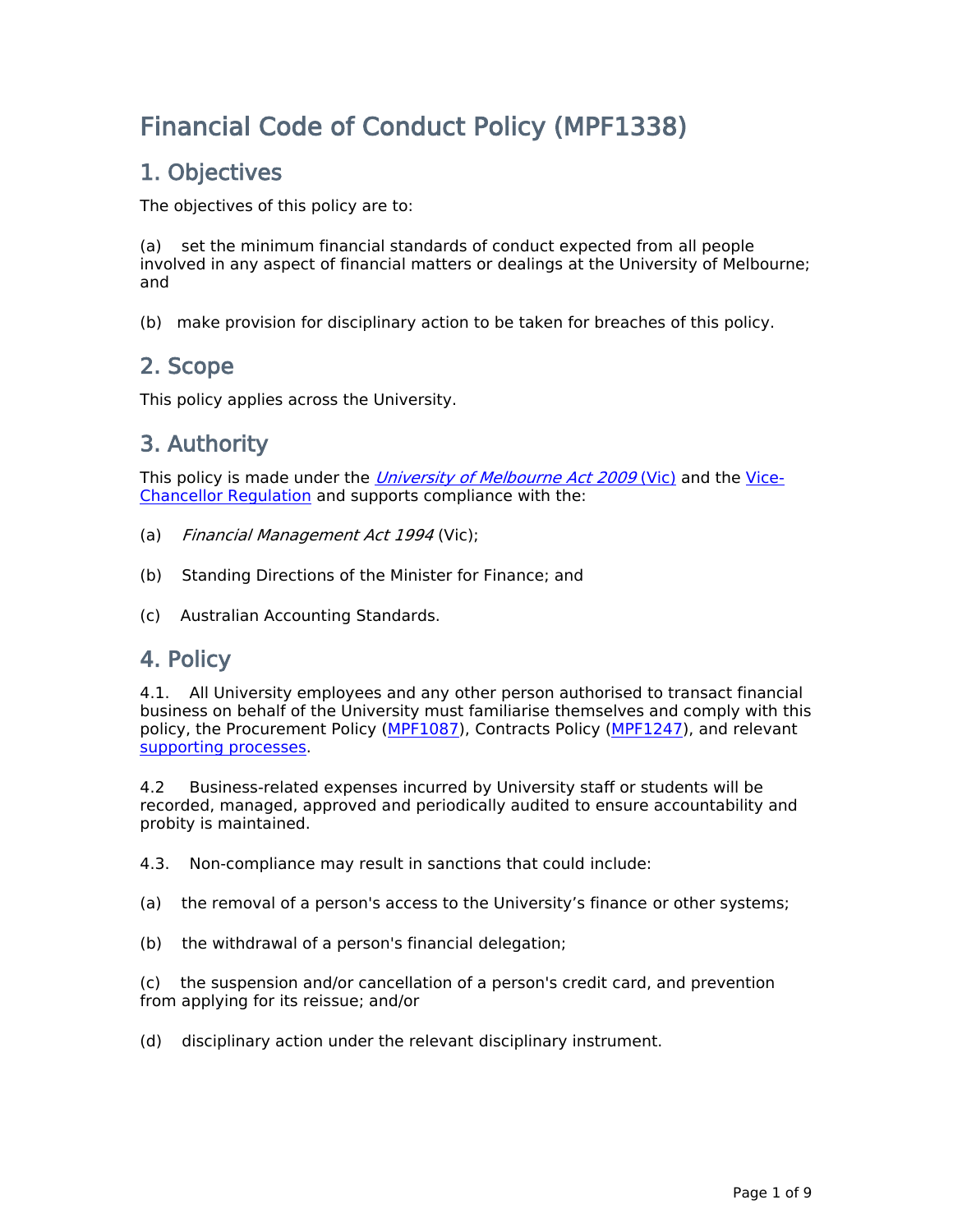4.4. Instances of non-compliance with this policy must be reported to the Chief Financial Officer (CFO) and Director Risk and Assurance for further action as appropriate.

### **Financial responsibilities and internal controls**

4.5. Employees, contractors, students, Council and other committee members are expected to act at all times in the best interest of the University and should conduct all financial dealings with integrity and fairness.

4.6. The University acknowledges the responsibility it has for:

(a) the proper use and management of both public and private funds for which the University is responsible;

(b) establishing, and maintaining effective internal control systems over financial transactions and dealings;

(c) identifying and managing financial risks;

(d) maintaining proper accounting records and systems, and other records, in accordance with state government regulations and directions;

(e) establishing and maintaining measures to minimise and manage the risk of fraud, corruption and other losses; and

(f) compliance with external reporting and other information provision requirements.

4.7. Where persons have direct responsibility for financial transactions, they must be acquainted and comply with University processes derived from relevant sections of the Standing Directions of the Minister for Finance pursuant to Section 8 of the Financial Management Act 1994.

4.8. All persons must report known and suspected instances of corrupt, improper or criminal conduct as outlined in the Appropriate Workplace Behaviour Policy ([MPF1328\)](file:/usr/local/tomcat/MPF1328) as amended from time to time.

4.9. The giving and acceptance of any gifts must be in accordance with the University'sAppropriate Workplace Behaviour Policy ([MPF1328\)](file:/usr/local/tomcat/MPF1328).

410. All tendering and procurement activity must be compliant with the University's Procurement Policy ([MPF1087\)](file:/usr/local/tomcat/MPF1087).

4.11. All users of University facilities and resources must comply with the University's Property Policy ([MPF1115\)](file:/usr/local/tomcat/MPF1115) and Provision and Acceptable Use of IT Policy ([MPF1314\)](file:/usr/local/tomcat/MPF1314).

### **Financial authorisations**

4.12. The authorisation of financial transactions must be in accordance with the University's [Delegations](https://staff.unimelb.edu.au/finance-purchasing-travel/delegations-framework) [Framework](https://staff.unimelb.edu.au/finance-purchasing-travel/delegations-framework), Procurement Policy ([MPF1087\)](file:/usr/local/tomcat/MPF1087), Contracts Policy ([MPF1247\)](file:/usr/local/tomcat/MPF1247) and Records Management Policy ([MPF1106\)](file:/usr/local/tomcat/MPF1106).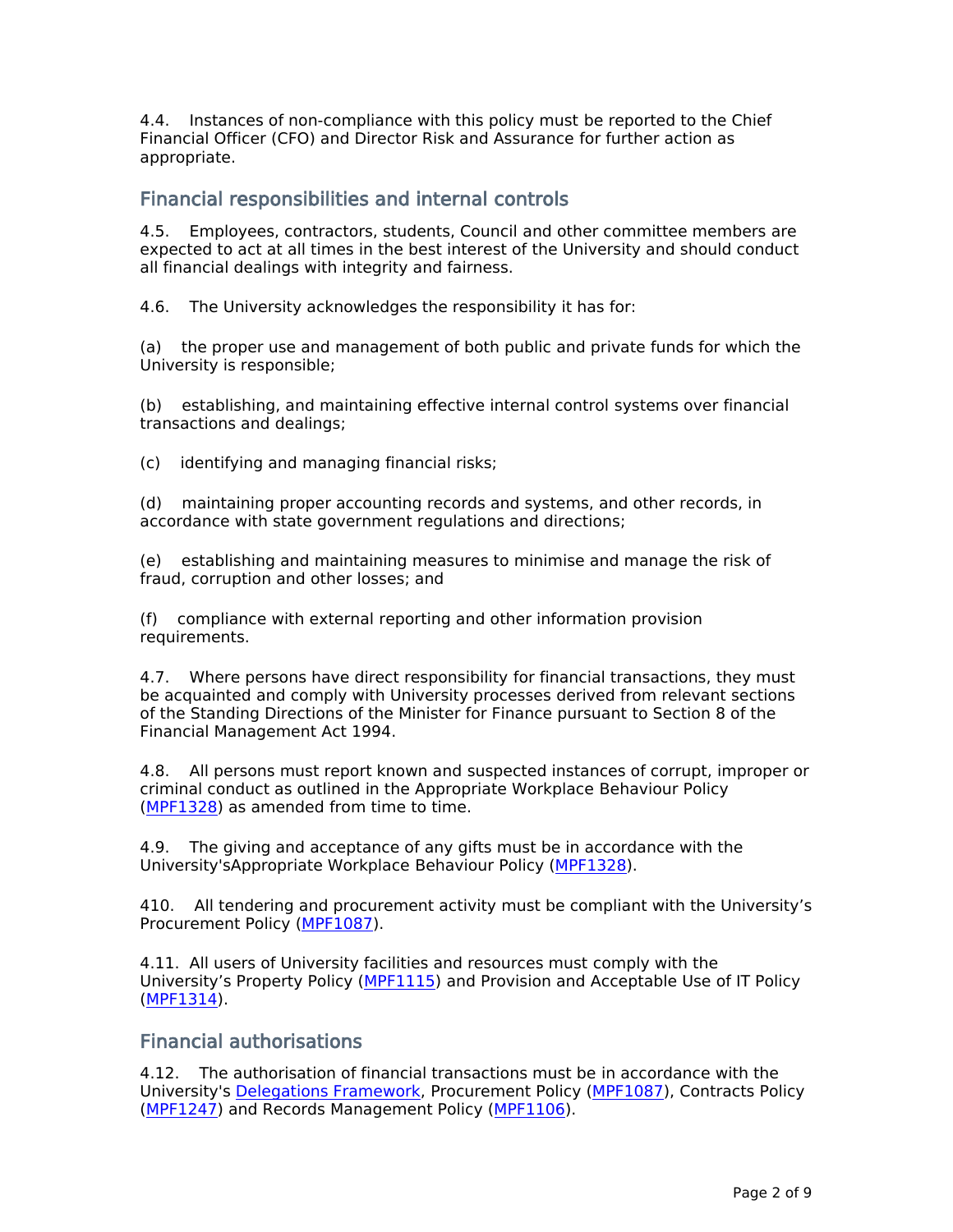### **Declaration of financial and other interests**

4.13. Persons involved in any financial business of the University must declare any personal interests which may affect or be affected by a University transaction.

4.14. Actual, potential or perceived conflicts of interest must be managed in accordance with the University's Appropriate Workplace Behaviour Policy [\(MPF1328\)](file:/usr/local/tomcat/MPF1328).

### **Confidentiality**

4.15. Employees, contractors, Council members and students are expected to maintain and respect the confidential and personal nature of financial information and other matters of a financial nature that they come across during the course of their roles and act in accordance with privacy and data protection legislation and policy.

4.16. Unless authorised by an appropriately delegated officer, no one is to use confidential information for personal reasons or to benefit a third party.

### **Taxation**

4.17. The Chief Financial Officer ensures compliance with all legal requirements for the University's administration of taxation.

4.18. Heads of divisions ensure awareness of the University's policy and processes around taxation, and comply with any direction given by the Chief Financial Officer regarding taxation.

#### **Assets**

4.19. Any use of University facilities or assets with the primary intention of personal gain or profit is not permitted under any circumstances.

### **Treasury and financial risk management**

4.20. Council may establish one or more investment pools for the collective investment of any funds held by or in the custody of the University under section 40(1) of the *University of Melbourne Act 2009* (Vic) (the Act).

4.21. The University may invest money on the authority of Council, according to the investment strategy formulated by the Investment Management Committee and endorsed by Council.

4.22. Subject to section 45 of the Act, Finance Committee must approve all borrowing of money and capital raising activities.

4.23. The Chief Financial Officer is responsible for establishing the processes for managing the investment, accounting and financial reporting of gifts, including those held on trust - see also Gift Policy [\(MPF1348](file:/usr/local/tomcat/MPF1348)).

## **5. Procedural principles**

**Accounting**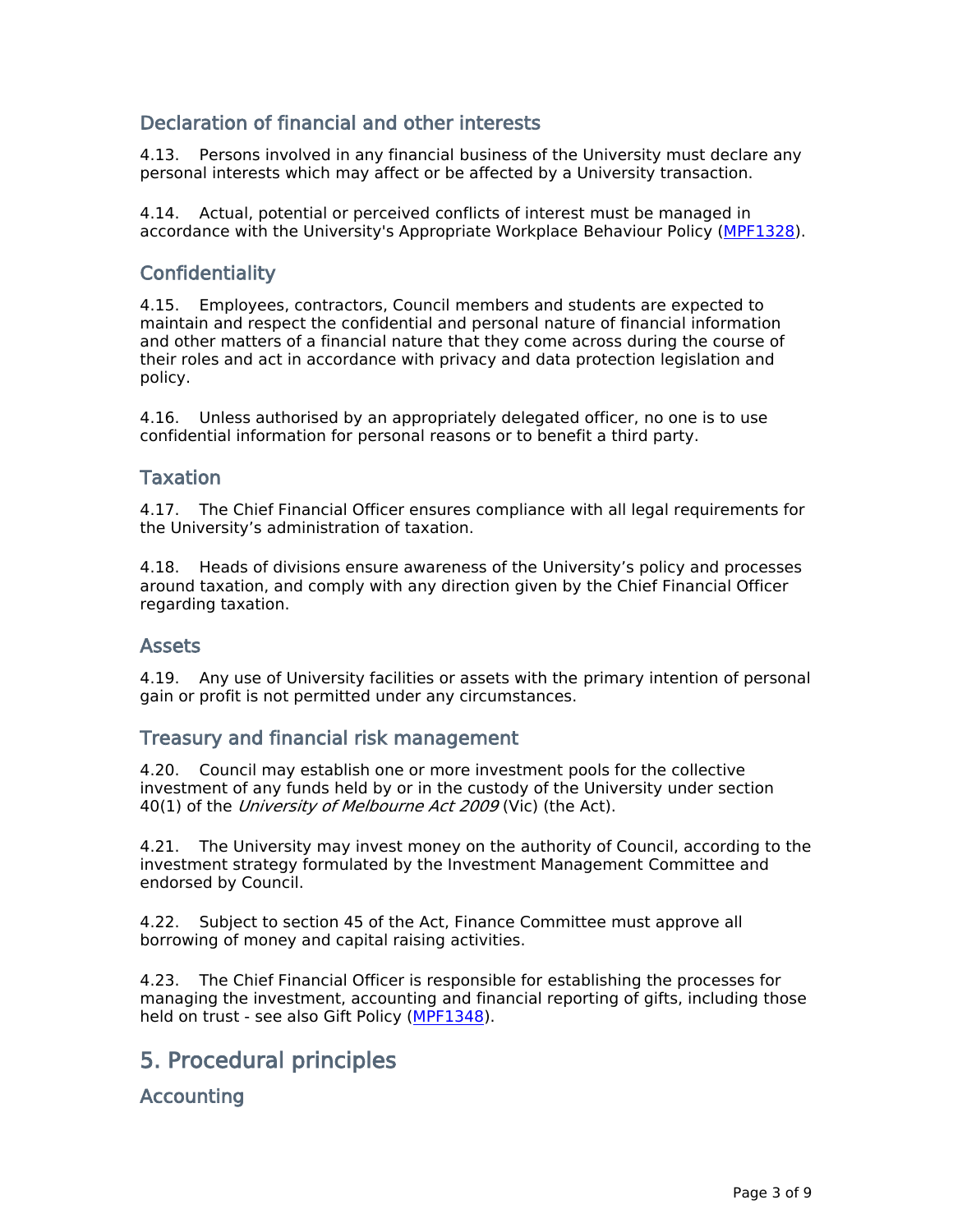- 5.1. Heads of divisions must ensure all financial transactions are:
- (a) recorded correctly in an acceptable timeframe;
- (b) supported by adequate documentation; and

(c) reviewed and approved in accordance with financial delegations and audit requirements.

### **Chart of Accounts**

5.2. The University maintains a Chart of Accounts for compliance and financial reporting purposes, which may be amended from time to time based on business requirements.

5.3. The Practice Guide to the Chart of Accounts provides detailed information on the structure of the Chart of Accounts and the function of the segments.

5.4. Use and establishment of values within the segments must meet the defined criteria as outlined in the Practice Guide to the Chart of Accounts.

#### **Assets: General**

5.5. Excessive personal use of any University equipment or removal of any property, except the removal of mobile telephones or assigned laptop computers and tablets, from the work place for any purpose is not permitted without appropriate line manager approval. This permission can form part of a standing agreement (eg a work at home plan).

5.6. Assets classified as either of the following must be recorded in the University's asset register:

(a) an attractive item  $( $$10,000$ )$ ; or

(b) a capitalised asset  $($10,000+)$ .

5.7. Assets which do not meet either criterion are not recorded on the University's asset register.

5.8. Accounting for Assets must be in accordance with the Australian Accounting Standards.

5.9. Assets funded from external sources for research projects are owned by the University unless an exception exists.

5.10. Before purchasing equipment or plant, consideration must be given to training, site requirements and compliance with Australian standards as detailed on the [health](http://safety.unimelb.edu.au/) [and](http://safety.unimelb.edu.au/) [safety](http://safety.unimelb.edu.au/) [website](http://safety.unimelb.edu.au/).

### **Assets: Disposal and transfer**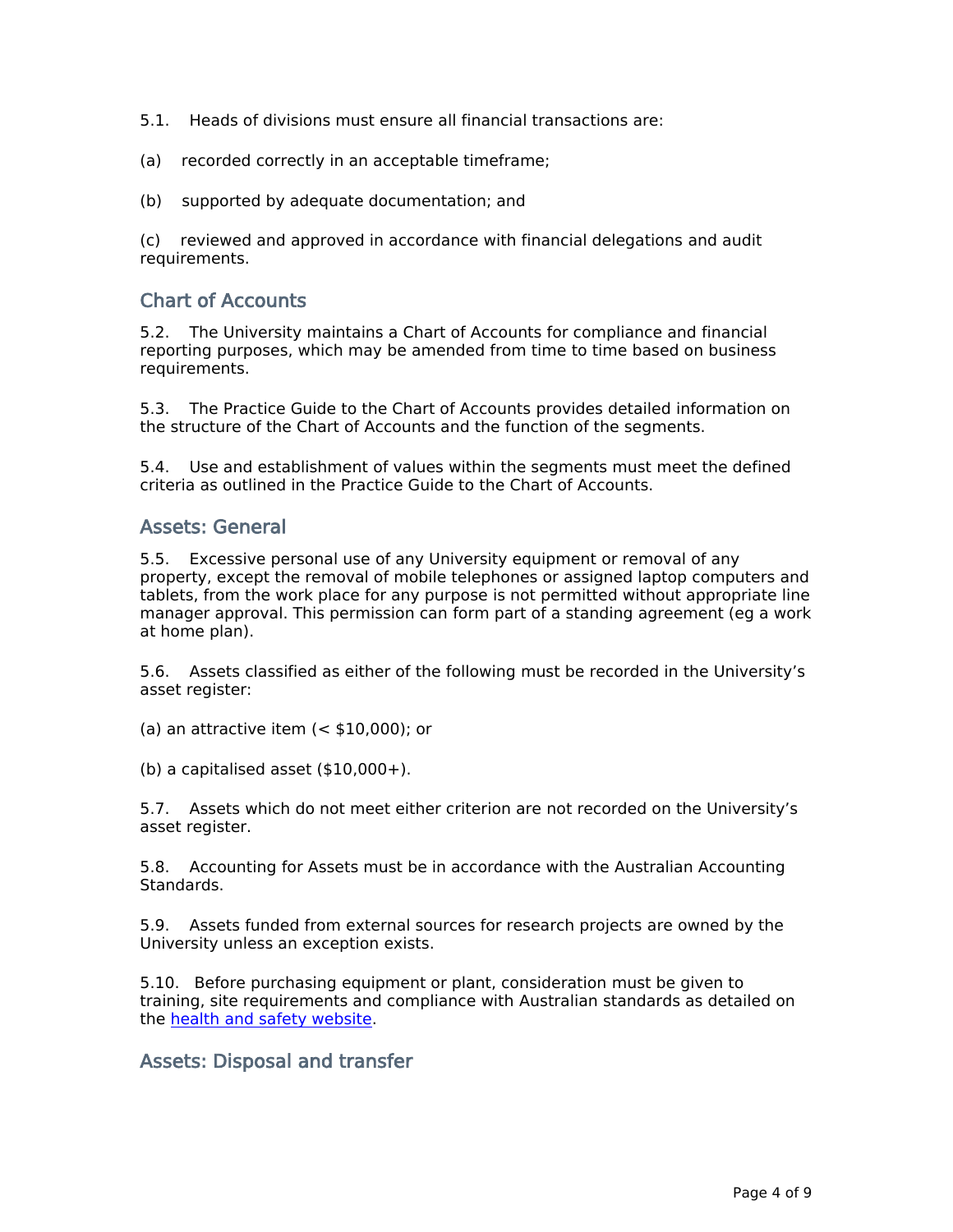5.11. Assets are disposed of in accordance with University processes. Methods of disposal may include:

(a) sale;

(b) loss;

(c) transfer;

(d) donation; or

(e) destruction / disposal as waste.

5.12. An officer authorised under the [Delegations](https://staff.unimelb.edu.au/finance-purchasing-travel/delegations-framework) [Framework](https://staff.unimelb.edu.au/finance-purchasing-travel/delegations-framework) must approve disposal of capitalised assets and attractive items.

5.13. Assets funded from external sources that are subject to externally imposed rules and conditions relating to ownership, may only be disposed of in accordance with those rules and conditions.

5.14. The transfer of an asset to another institution, as a result of the transfer of the researcher, will be in accordance with this policy.

5.15. When assets are sold, the division must:

(a) approve the sale in writing;

(b) ensure the buyer is not the authorising officer for the sale;

(c) estimate and document in writing the item's market value for audit purposes and provide reasons if sold for less than this value;

(d) ensure payment is received before the asset is released; and

(e) ensure that where the sale of an asset is to an external party that the item is subject to goods and services tax (GST).

5.16. If an acceptable sale offer is not received, then the item/s may be donated on recommendation of the head of division to:

(a) institutions having similar aims to the University; or

(b) not for profit organisations and charities.

5.17. An asset is regarded as being lost if it is stolen, destroyed or misplaced and must be written off in accordance with University processes.

5.18. Disposal of certain items of plant and equipment fall under the *Occupational Health and Safety Regulation 2007* (Vic) Part 3.5 - Plant and the procedures under this regulation must be followed when disposing of such plant and equipment.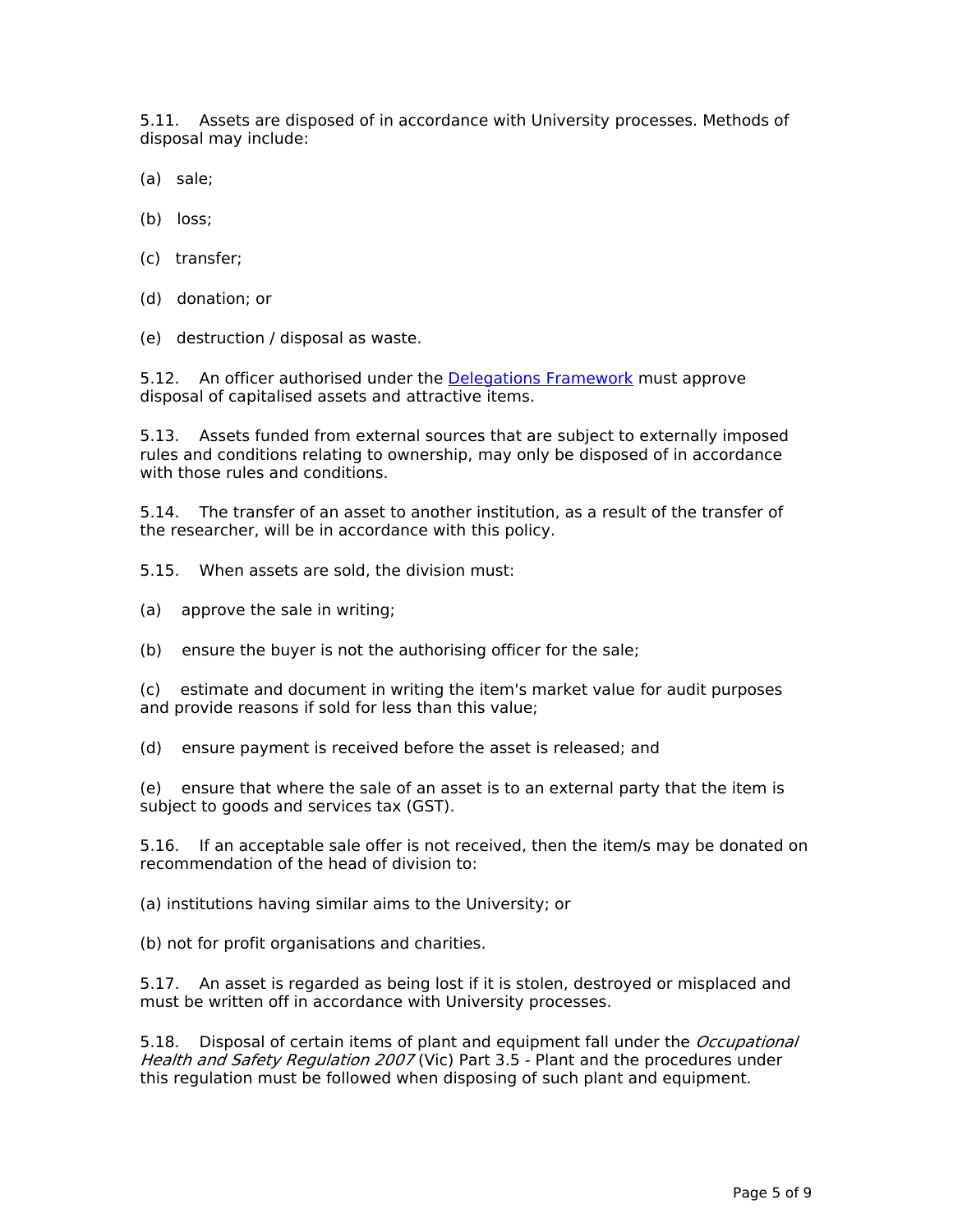### **Assets: Loan and hire of equipment**

5.19. A loan or hire may be internal or external to the University.

5.20. An officer authorised under the [Delegations](https://staff.unimelb.edu.au/finance-purchasing-travel/delegations-framework) [Framework](https://staff.unimelb.edu.au/finance-purchasing-travel/delegations-framework) must approve the loan or hire of University property.

5.21. University owned equipment may only be lent or hired for the purposes of teaching, research or engagement and where questions of goodwill or reciprocal assistance arise, especially with regard to unique items, but must not be loaned to members of staff for use in connection with any outside work.

5.22. Assets funded from external sources that are subject to externally imposed rules and conditions relating to usage may only be the subject of a loan or hire arrangement in accordance with those rules and conditions.

#### **Income and revenue**

5.23. The University has a range of income streams, such as but not limited to:

- (a) course fees and charges;
- (b) funding from Government;
- (c) research income;

(d) commercial income including rental income, consulting activities and other fee for service arrangements;

- (e) investment income; and
- (f) philanthropic income.

5.24. Income is recognised by its source in the finance system. Please see the Student Loans, Fees and Charges Policy [\(MPF1325](file:/usr/local/tomcat/MPF1325)) for detail on student-related income and the Research Funding, Costing and Pricing Policy ([MPF1347\)](file:/usr/local/tomcat/MPF1347) for detail on research-related income.

5.25. Where a contractual or donor obligation exists, interest earned is credited to the respective research, gift or other project or, in the case of a donor obligation, for the benefit of the gift's stated purpose.

5.26. Interest earned on research funds is paid to the research body only where it is a condition of the granting body.

#### **Expense management**

5.27. The University may issue a University credit card to a staff member if it determines that the staff member requires the credit card for business-related expenses, taking into account the staff member's position and responsibilities.

5.28. A staff member will not be issued with more than one credit card.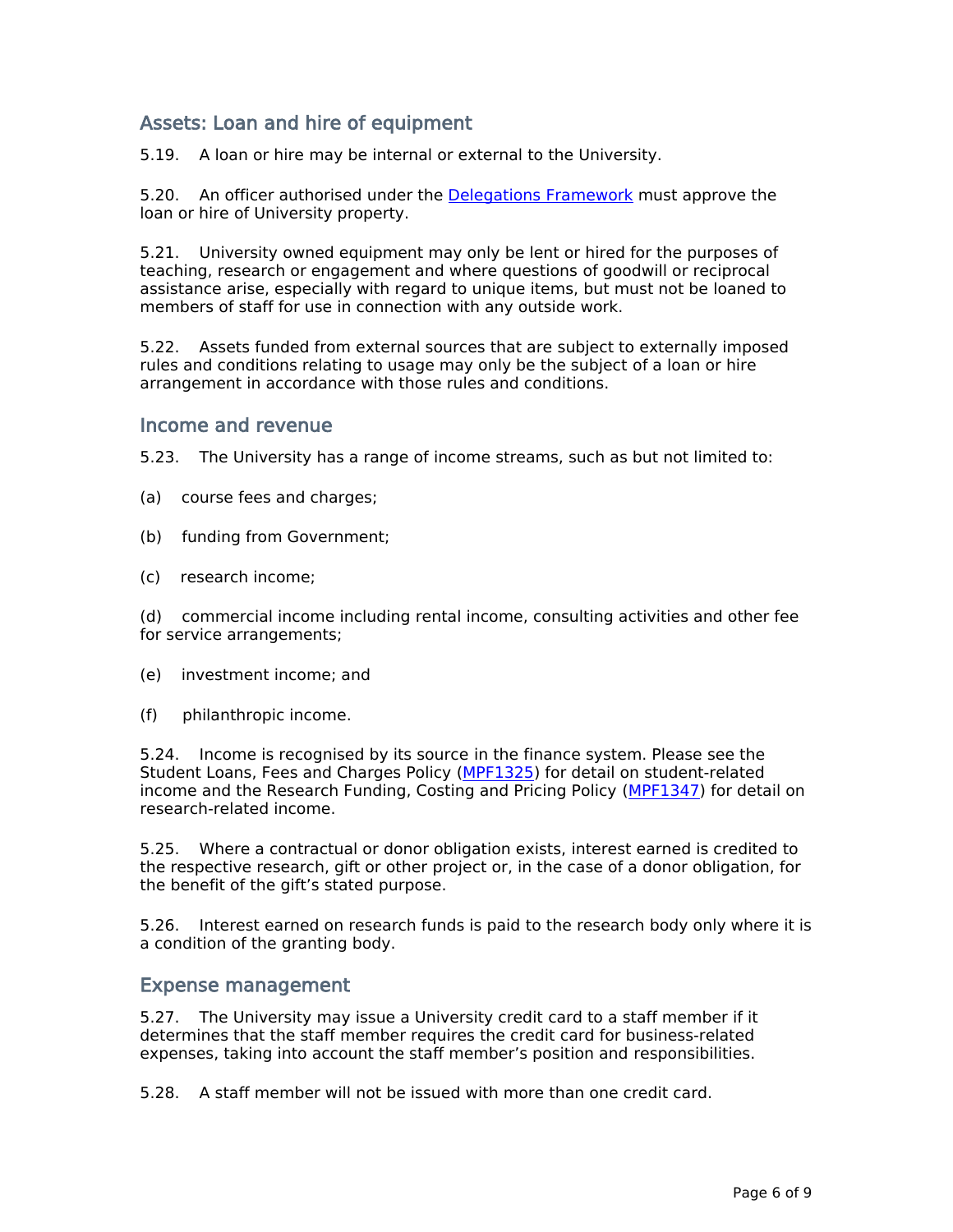5.29. A staff member who is issued a University credit card (cardholder) must:

(a) use their University credit card only for business-related expenses;

(b) comply with the terms and conditions of the credit card outlined by the issuing bank, as well as relevant University policies and processes; and

(c) ensure that expenses incurred on their credit card are reconciled within the timelines prescribed in the relevant University processes.

5.30. The University will reimburse staff and students for business-related expenses which were using cash or other private payment methods, provided that a claim for reimbursement is lodged within the period prescribed by the associated process.

5.31. The University will not reimburse:

(a) payment to contractors or individuals for their labour from personal funds; or

(b) expenses incurred for goods and services which should be purchased through the University's Procurement system.

#### **Bad debts**

5.32. Authority to write off bad debts is outlined within the [Delegations](https://staff.unimelb.edu.au/finance-purchasing-travel/delegations-framework) [Framework.](https://staff.unimelb.edu.au/finance-purchasing-travel/delegations-framework)

#### **Gifts**

5.33. All gifts, including those held on trust, governed by gift governance records must be processed in accordance with these rules and the Gift Policy ([MPF1348\)](file:/usr/local/tomcat/MPF1348).

### **Transaction banking and external payments**

5.34. The University is exposed to operational risk through its transaction banking activities and external payments. The management of operational risk in these activities will include segregation of duties and other key controls which are documented in the University's Financial Risk Management Processes.

#### **Capital management and planning**

5.35. Efficient capital management and planning is a key aspect of the University's financial matters and dealings. The Capital Planning Framework provides an overview of the processes involved in the development, validation and funding approval for capital projects.

#### **Taxation and prizes**

5.36. Educational awards or prizes are dealt with in accordance with the relevant ATO ruling.

5.37. The University is required to withhold PAYG tax where the payment is subject to income tax.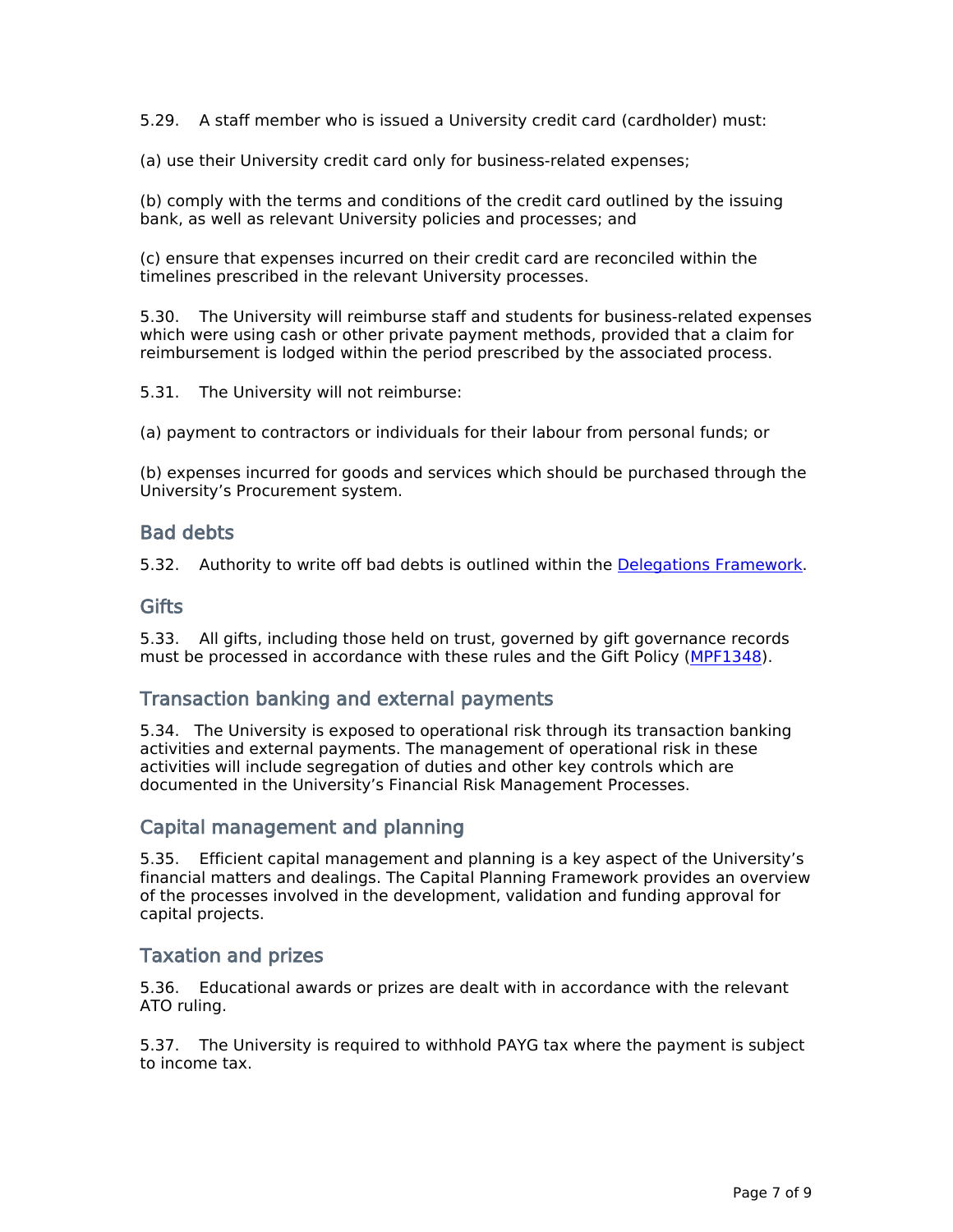## **6. Roles and Responsibilities**

| Role/Decision/Action                                                                                                                                                                                                                                                                                                                                                         | Responsibility                           |
|------------------------------------------------------------------------------------------------------------------------------------------------------------------------------------------------------------------------------------------------------------------------------------------------------------------------------------------------------------------------------|------------------------------------------|
| Ensure compliance with all legal requirements for the University's administration of<br> taxation                                                                                                                                                                                                                                                                            | <b>Chief Financia</b>                    |
| Creation and maintenance of the Chart of Accounts                                                                                                                                                                                                                                                                                                                            |                                          |
| Ensure the University's asset register is maintained                                                                                                                                                                                                                                                                                                                         |                                          |
| Ensure:                                                                                                                                                                                                                                                                                                                                                                      | Heads of divisl                          |
| financial transactions are recorded correctly in an acceptable timeframe, supported<br>by adequate documentation and reviewed and approved in accordance with financial<br>delegations and audit requirements<br>awareness of the University's policy and processes around taxation and comply with<br>any direction given by the Chief Financial Officer regarding taxation |                                          |
| Establish and maintain processes surrounding the management of the University's<br>liquidity risk, interest rate risk, foreign exchange risk and credit risk                                                                                                                                                                                                                 | <b>Chief Financia</b>                    |
| Develop, implement, review and revise processes that support this policy                                                                                                                                                                                                                                                                                                     | <b>Head of Univel</b><br>Services (or de |
| Establishing the processes for managing the investment, accounting and financial<br>reporting of gifts, including those held on trust                                                                                                                                                                                                                                        | <b>Chief Financial</b>                   |
| $\mathbf{r}$ and $\mathbf{r}$ and $\mathbf{r}$ and $\mathbf{r}$ and $\mathbf{r}$                                                                                                                                                                                                                                                                                             |                                          |

### **7. Definitions**

Gift means the same as defined under the Gift Policy ([MPF1348](file:/usr/local/tomcat/MPF1348)).

**Gift governance record** means the same as defined under the Gift Policy [\(MPF1348](file:/usr/local/tomcat/MPF1348)).

**Business-related expense** means an expense incurred in the course of undertaking University business, on the University's behalf.

**Head of division** means the Vice-Chancellor, the Head of University Services or the dean of an academic division.

**Research income** is received from a number of sources, such as competitive grants, contract research and joint ventures (including centres) and may include consultancies. Research income is allocated for the primary purpose of supporting research projects.

**Trust** means the same as defined under the Gift Policy [\(MPF1348](file:/usr/local/tomcat/MPF1348)).

**University credit card,** or **credit card,** means a credit card issued by the University to a staff member in accordance with this policy and associated processes.

## **POLICY APPROVER**

Vice-President (Administration & Finance) and Chief Operating Officer